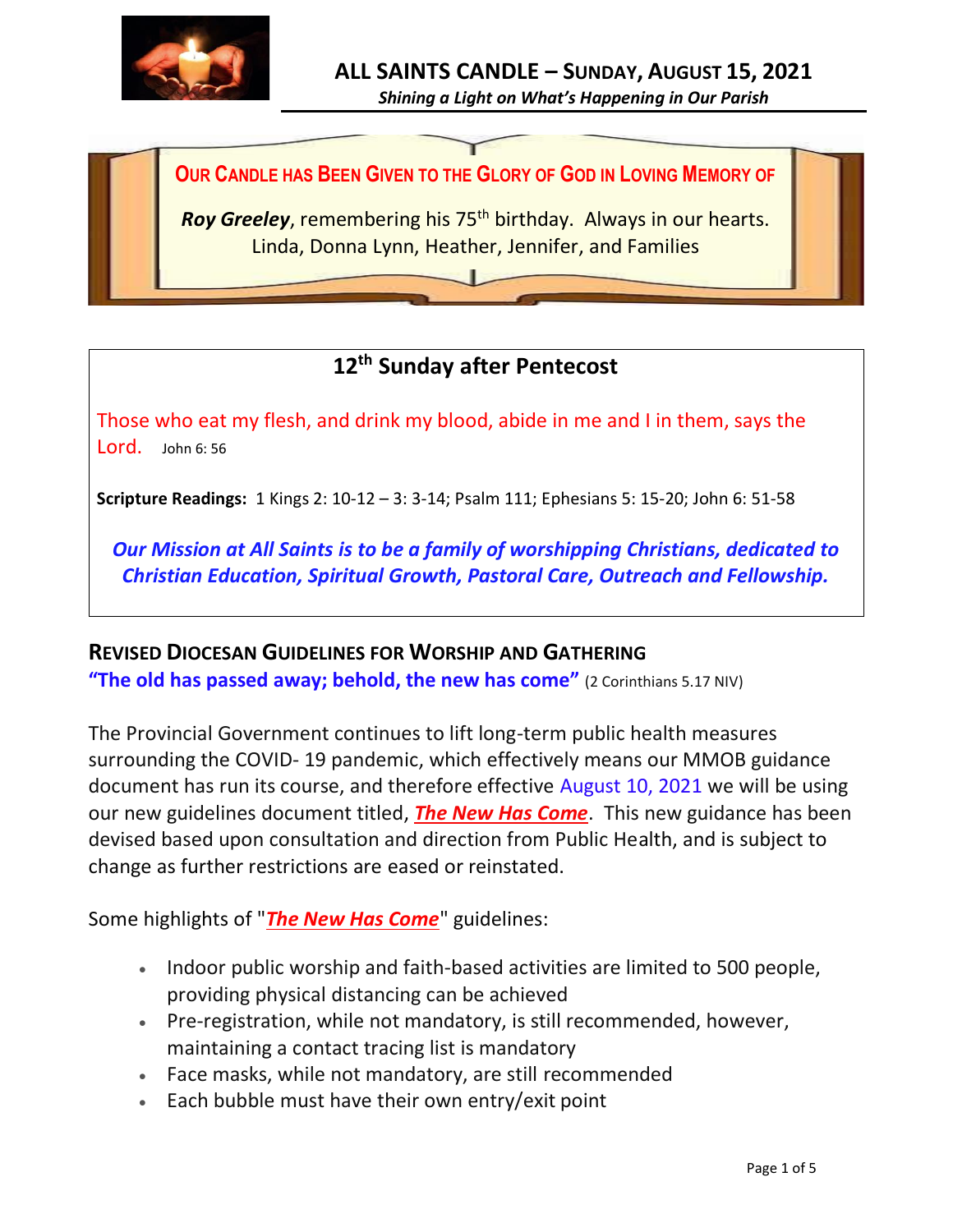- Physical contact between people is still not permitted this would include handshaking, hugging, sharing the peace, and passing the collection plate
- Congregational and group singing permitted (maximum 30 minutes within a 60 minute service), and while not mandatory, masks are recommended
- Faith formation gatherings of children are permitted, and should follow NL Gov "After School Programs" guidelines
- Common use items such as prayer books and hymnals, etc is permitted if set aside 24 hours between uses
- Consecutive multiple gatherings must allow time between them to avoid contact between those exiting and those entering, and for disinfecting
- Home visitation is permitted, as well as acute care, long term care, and personal care homes
- Food or drink provided at Church organized social gatherings must be individually served by designated servers who are wearing masks
- Parish run social gatherings are permitted, while following specific guidelines
- Indoor use of Church properties for private rentals is permitted, however, they must provide a contact tracing list, and must sign a designated policy statement



Our Annual General Meeting (AGM) is currently scheduled for Sunday, October 3rd, starting at 6:00pm. There are a number of Vestry positions and Synod Delegate positions that are coming vacant, and we encourage any parishioners that might be interested in filling one of those positions to contact the chairperson of the

Nominating Committee, Calvin Butler at 746-9697, or email him at calvin.butler@hotmail.com

Also, we would also ask the various committees and teams to get their activity reports for the 2019 and 2020 seasons to the Parish Secretary, Cal Taylor, at cal.taylor@nf.sympatico.ca They will be required by September 22<sup>nd</sup> in order to prepare the AGM document for distribution. If you have any questions or concerns, please feel free to reach out to any of the existing Vestry Members.

While pre-registering is not required, we still must record our contact tracing list of names and telephone numbers, so we still encourage you to pre-register online by [clicking here,](http://allsaintsparish.ca/covid-pre-registration-form_1) or by calling the office at 834-4501. Please keep checking back to this website for updates.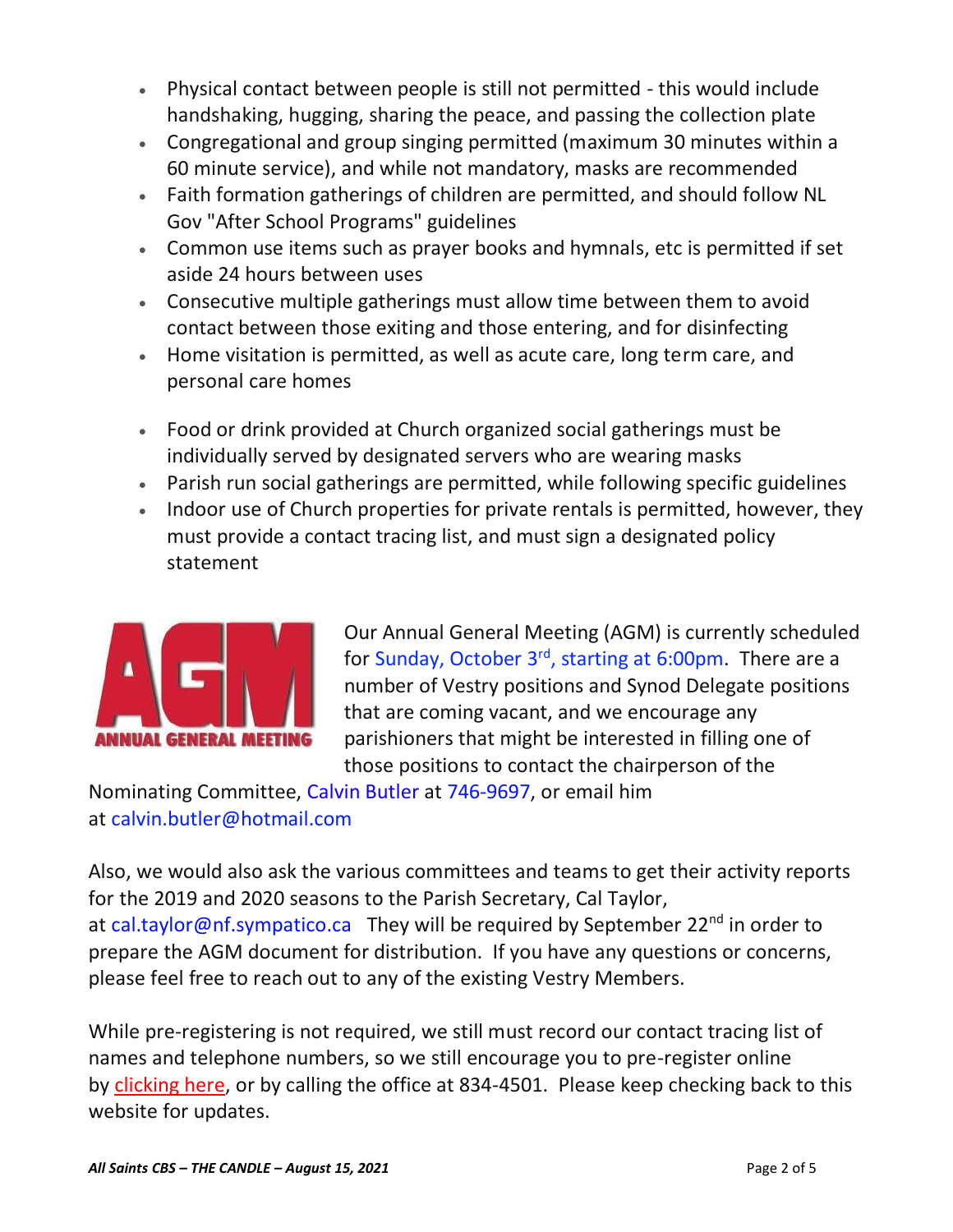## **ALL SAINTS CBS IS NOW LIVE-STREAMING OUR SUNDAY 10:00AM EUCHARIST**

Every Sunday morning at 10:00am, All Saints Anglican Parish CBS will be live streaming our Holy Eucharist service on **FaceBook**, and it will later be archived on [YouTube](https://www.youtube.com/results?search_query=all+saints+anglican+parish+cbs) as well. Please understand that as we are becoming familiar with this new technology we may have a few bumps along the way, and we ask for your patience and feedback in this regard.

While we are only currently live-steaming on Facebook, in the very near future we hope to simultaneously live-stream on both [FaceBook](https://www.facebook.com/AllSaintsAnglicanChurchCBS) and [YouTube.](https://www.youtube.com/results?search_query=all+saints+anglican+parish+cbs) We will continue to archive for future viewing at your leisure. We welcome your comments and suggestions via email at [communications@allsaintsparish.ca](mailto:communications@allsaintsparish.ca)



**DO WE HAVE YOUR EMAIL ADDRESS?** - Now, more than ever, email is becoming one of the safest and quickest ways for our Parish to keep you informed. If we do not already have you email address on file, and you are not regularly receiving our bulletins and information updates, we would love for your to provide it to us. Please email it to

[communications@allsaintsparish.ca,](mailto:communications@allsaintsparish.ca?subject=eMail%20Address%20Update) or simply [click here](http://allsaintsparish.ca/email_updates) to complete our online email registration form.

**2021 CHURCH OFFERTORY ENVELOPES** – We would like to remind you that if you have not yet picked up your 2021 offertory envelopes, they are being held at the Parish Office for pick up. We encourage you to continue to use our secure mail drop-slot, which is located at the top of the stairs, just to the left of the main entrance of our Parish Hall.



You may also e-Transfer your offering via Interac simply by emailing it to [donations@allsaintsparish.ca.](mailto:donations@allsaintsparish.ca) And of course, we always encourage you to consider signing up for our eGivings program which automatically deposits your offering at whatever interval you choose and are comfortable with. Simply [click here](http://allsaintsparish.ca/egiving-online-information-form) to register, or go to our website and follow the eGiving notes. If you have [any](https://wfsites-to.websitecreatorprotool.com/870a5dd5.com/Admin/%7BSK_NODEID__22939341__SK%7D) questions, please email your Finance Team at [finance@allsaintsparish.ca,](mailto:finance@allsaintsparish.ca) or call our Office at 834-4501.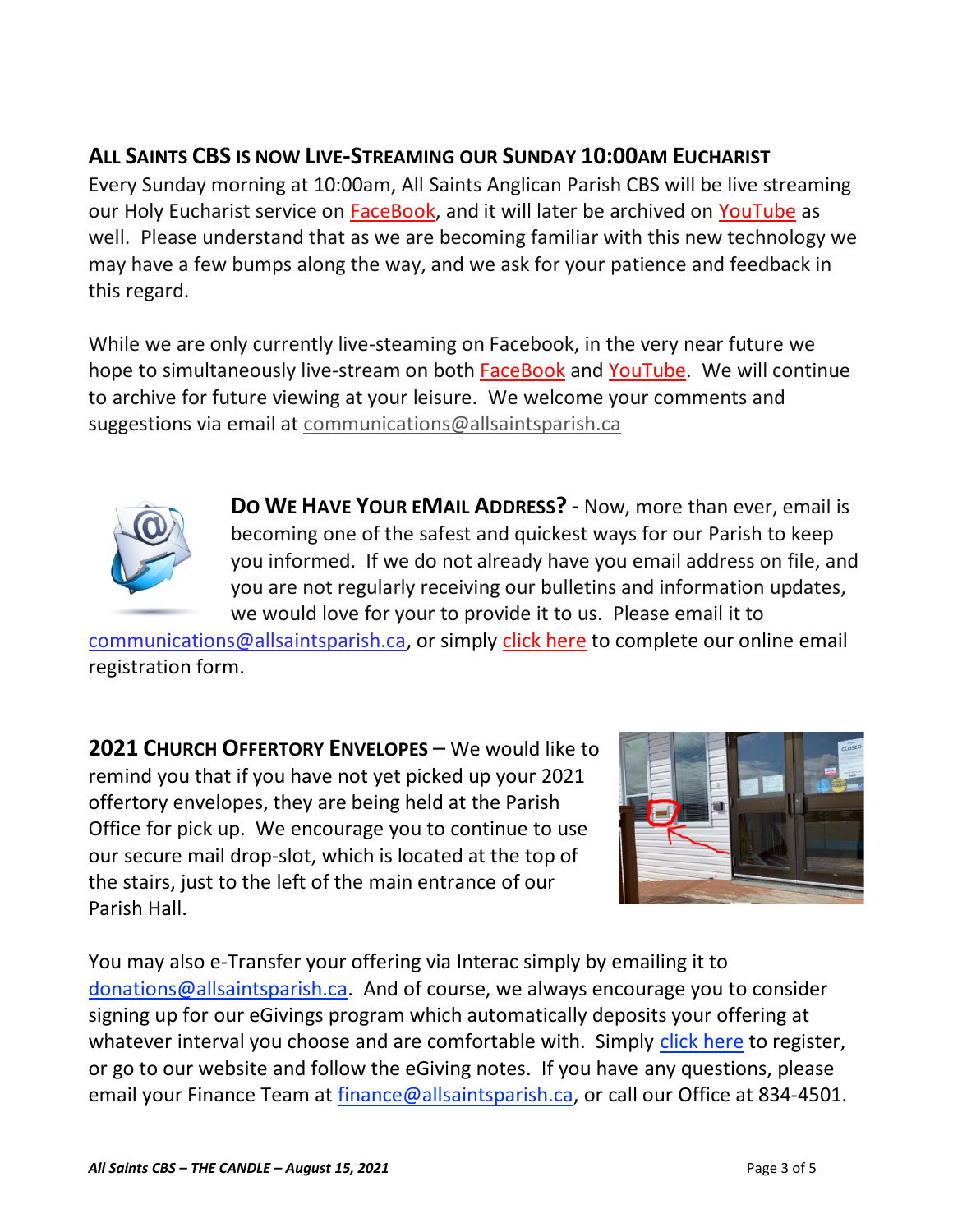**SPONSORING 'THE CANDLE'** - We would like to remind Parishioners and Friends that you may sponsor our weekly bulletin, **'***THE CANDLE***'**, and have it dedicated in memory of a loved one. Your personal tribute will be prominently posted on the Bible graphic located at the top of the front



page, and your kind donation of \$25 would be greatly appreciated. Additionally, you can honor a loved one by posting your favourite picture, along with a memorial verse, and your kind donation of \$50 for this full-page tribute is greatly appreciated. A paper copy of '*THE CANDLE*' is distributed at all Sunday services, and a digital copy is permanently archived on our Parish website at [allsaintsparish.ca](http://allsaintsparish.ca/thecandle.html)



**KIDS CORNER** is our resource area for a variety of Christian Youth Education activities. If you would like to be a part of this exciting Ministry, please let us know by clicking [here.](http://allsaintsparish.ca/index.html#comments)

As you may be aware, our Kid's BBQ and Campfire was a great success last month, and we plan on having something similar again

early this fall. Please stay tuned.

### **CBS CHAPTER LEARNING DISABILITIES INC.**

The CBS Chapter of the Learning Disabilities Inc is offering a summer tutoring program at All Saints Parish Hall from July 5 – August 28. Children that are having difficulties in reading, writing or math will be tutored in one-on-one sessions. These sessions will each be 60-90 minutes, 2-3 times weekly.

Covid procedures are strictly followed. The cost of this program is \$45 for the entire eight weeks, to be paid on registration. Seats are limited and are on a first come basis.

I can be reached at 834-8419 (home) or via email at [mahersharon67@gmail.com](mailto:mahersharon67@gmail.com) Registration will be held Monday July 5<sup>th</sup> at 09:00am at the All Saints Parish Hall church parking, entering off Dunn's Hill Road.

Sharon Maher CBS, Chapter Chair